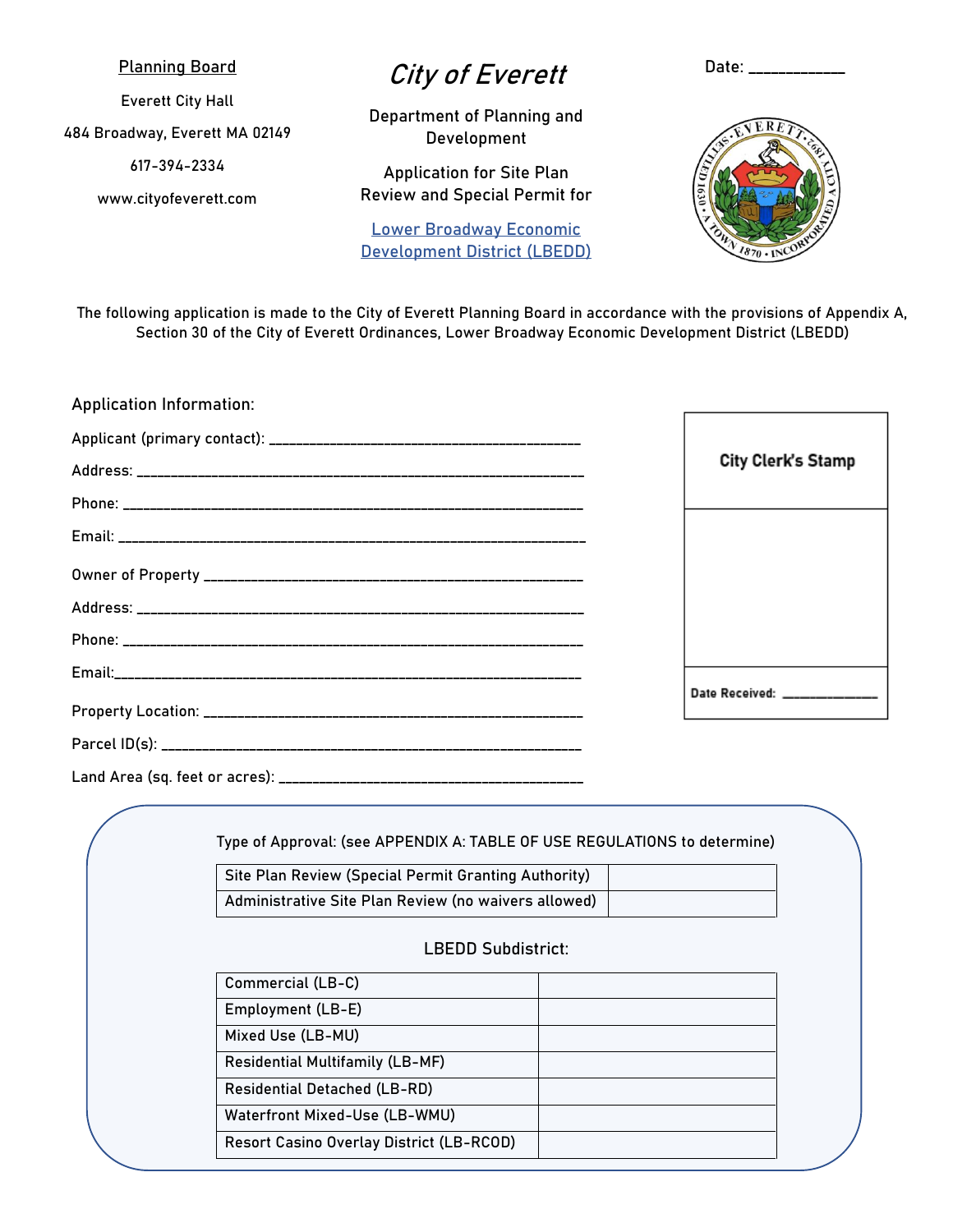#### Narrative:

The Application should include a detailed narrative addressing how the project meets the standards in the Zoning Ordinance or identifying any requested exceptions. A complete Application shall include a completed checklist demonstrating that the project meets the Design Standards in the Lower Broadway Economic Development District, as applicable. If off-site improvements are part of the proposal, the narrative should detail such proposed improvements with supporting documentation.

#### Based on those listed on Administrative Form: Table of Allowed Uses (attached)

Proposed Use(s): \_\_\_\_\_\_\_\_\_\_\_\_\_\_\_\_\_\_\_\_\_\_\_\_\_\_\_\_\_\_\_\_\_\_\_\_\_\_\_\_\_\_\_\_\_\_\_\_\_\_\_\_\_\_\_\_\_

| <b>Total Building Square Feet:</b>                               |  |
|------------------------------------------------------------------|--|
| <b>Gross Building Square Feet (non-residential)</b><br>$\bullet$ |  |
| <b>Floor Area Ratio:</b>                                         |  |
| <b>Number of Residential Units:</b>                              |  |
|                                                                  |  |
| <b>Number of Parking Spaces (total)</b>                          |  |
| <b>Structured Parking Spaces</b><br>$\bullet$                    |  |
| <b>Surface Spaces</b><br>$\bullet$                               |  |
| <b>Shared/Public Spaces</b>                                      |  |

#### ZBA Approval(s) Needed (explain which are needed in narrative):

| Dimensional Variances (Use Variances are not | Permit(s)<br>Special F |  |
|----------------------------------------------|------------------------|--|
| _BEDD`<br>-allowed in L                      |                        |  |

Does this project require permits under Sections of the Everett Zoning Ordinance referenced at LBEDD Section 1.D?

| Sec. 11 - Zoning Board of Appeals | Sec. 25 - Substance Abuse Treatment<br>Centers                               |
|-----------------------------------|------------------------------------------------------------------------------|
| Sec. 21A - Adult Entertainment    | Sec. 27 - Material Recovery Facilities,<br>Incinerators, etc.                |
| Sec. 24 - Telecommunications      | Sec. 28 and 29 (Superseded by Sec. 15<br>of Charter) - Stormwater Management |

Authorization (Shall be signed by the Owner of the Property)

I am the owner of the property for which this application is being filed and as such I am familiar with the work that is proposed for my property.

I (we) hereby give permission for this application to be filed with the fill understanding that certain restrictions may be placed on the property relative to the approval of the proposed work

I (we) understand that the submittal of this application authorizes members and agents of the Planning Board to conduct site visits and monitor site construction work.

I (we) understand that further applications and requirements may be necessitated (such as Inclusionary Zoning, Special Permits, Stormwater Management, License Commission) as part of my project.

I further certify that under the penalties of perjury, I am authorized to sign this application.

| Name (Please Print): |  |  |  |
|----------------------|--|--|--|
|                      |  |  |  |
|                      |  |  |  |

Signature: Date: \_\_\_\_\_\_\_\_\_\_\_\_\_\_\_\_\_\_\_\_\_\_\_\_\_\_\_\_\_

If representing a group, corporation or other organization, please attached a copy of the vote authorizing you to act on behalf of such organization for the purposes of this application.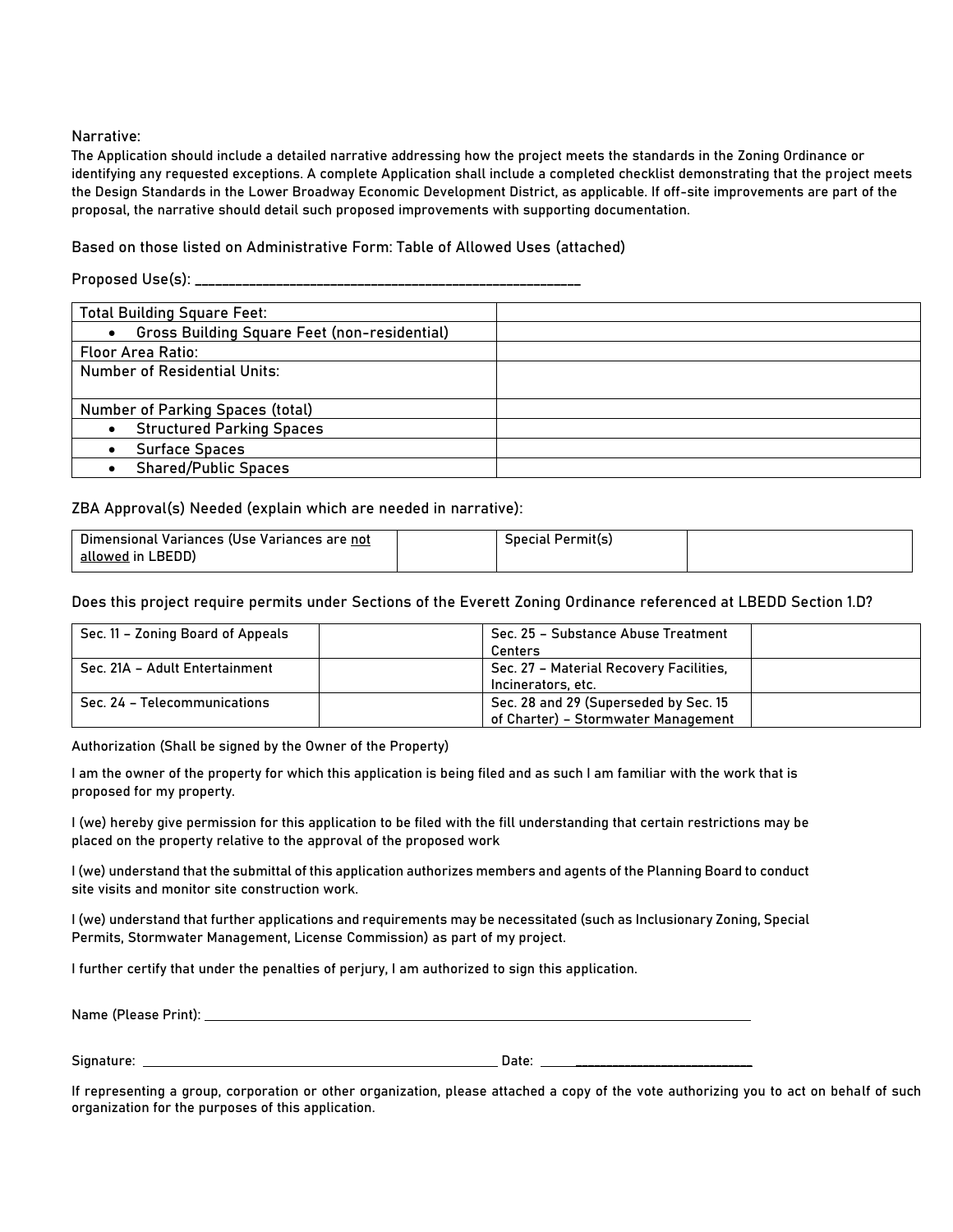|                         |                                                                                                                                                                                | <b>Contents of an Application for Site Plan Review, Lower Broadway Economic Development District</b>                                                                                                                                                                                                                                                                                                                                                                |  |
|-------------------------|--------------------------------------------------------------------------------------------------------------------------------------------------------------------------------|---------------------------------------------------------------------------------------------------------------------------------------------------------------------------------------------------------------------------------------------------------------------------------------------------------------------------------------------------------------------------------------------------------------------------------------------------------------------|--|
|                         | <b>City of Everett</b><br>City Hall, 2nd Floor<br>484 Broadway<br>Everett MA 02149<br>Department of Planning and Development<br>$(617)$ 394-2245                               |                                                                                                                                                                                                                                                                                                                                                                                                                                                                     |  |
|                         |                                                                                                                                                                                | The application for Site Plan Review shall include the following information although the Approving Authority may,<br>upon written request from the Applicant, modify any of the following provided such modification will not<br>negatively impact the Approving Authority's ability to make an informed decision on the application, and the Approving<br>Authority must state in writing their reasons for such modified requirements as part of their decision: |  |
| Form                    | a)<br>Approving Authority, and as may be amended from time to time.<br>Complete list of abutters certified by the City Assessor, including printed address labels.<br>b)<br>C) | Completed Application form with all fees in accordance with a printed fee schedule as established by the<br>Development Plan Summary including proposed housing unit count and/or square footage of nonresidential development;                                                                                                                                                                                                                                     |  |
| Application             | improvements (if any).<br>d)                                                                                                                                                   | proposed number, location, configuration and design of proposed off-street parking spaces; and proposed off-site<br>Proposed Site Plan drawings at 1"=40' scale or greater stamped by a Massachusetts Registered Professional Engineer or other                                                                                                                                                                                                                     |  |
| Plan<br>Site            | The Site Plan drawings shall contain the following information:<br>Names and address of Applicant and project engineer.<br>(i)                                                 | appropriate professional including one (1) original and ten (10) copies at 24" x 36" dimension; and fifteen (15) paper copies at 11" x 17".                                                                                                                                                                                                                                                                                                                         |  |
| $\overline{\mathrm{o}}$ | Development Project name, boundaries, north arrow, date scale.<br>(ii)                                                                                                         |                                                                                                                                                                                                                                                                                                                                                                                                                                                                     |  |
| Contents                |                                                                                                                                                                                | (iii) Existing conditions on the lot(s), including the location and purposes of existing easements, if any.                                                                                                                                                                                                                                                                                                                                                         |  |
|                         | (iv) Assessors parcel numbers of lot(s) subject to the Application.                                                                                                            |                                                                                                                                                                                                                                                                                                                                                                                                                                                                     |  |
|                         | (v)<br>driveways, access and egress points, service areas.                                                                                                                     | Existing and proposed building footprints, parking areas, loading areas, pedestrian ways, driveway openings,                                                                                                                                                                                                                                                                                                                                                        |  |
|                         | including walks, fences, walls, planting areas, and greenbelts.                                                                                                                | (vi) Existing and proposed topographic features on the lot and adjoining areas within 50 feet of said lot at two foot contours,                                                                                                                                                                                                                                                                                                                                     |  |
|                         | the lot.                                                                                                                                                                       | (vii) The amount(s) in sq. ft. of proposed building(s), impervious surface area and open space (natural and landscaped) of                                                                                                                                                                                                                                                                                                                                          |  |
|                         | (viii)<br>Proposed names of new street(s), if any.                                                                                                                             |                                                                                                                                                                                                                                                                                                                                                                                                                                                                     |  |
|                         | boundary line.                                                                                                                                                                 | (ix) Data to determine location, direction, width and length of every street line, lot line, easement, zoning district and                                                                                                                                                                                                                                                                                                                                          |  |
|                         | ways and sidewalks.                                                                                                                                                            | (x) A description of proposed ownership and maintenance of all traveled ways internal to the site, including vehicular                                                                                                                                                                                                                                                                                                                                              |  |
|                         | (xi) Indication of purpose for proposed easements, if any.                                                                                                                     |                                                                                                                                                                                                                                                                                                                                                                                                                                                                     |  |
|                         | (xii) Existing and proposed recreation areas and other open spaces, including dimensions.                                                                                      |                                                                                                                                                                                                                                                                                                                                                                                                                                                                     |  |
|                         | (xiii)                                                                                                                                                                         | Water supply systems, storm drainage systems, utilities, sites for enclosed refuse containers.                                                                                                                                                                                                                                                                                                                                                                      |  |
| Submittals              | (xiv)                                                                                                                                                                          | Stormwater management plan in the form required by the General Ordinance and/or the Zoning Ordinance.                                                                                                                                                                                                                                                                                                                                                               |  |
|                         | planting, landscaping, buffers, and screening.                                                                                                                                 | (xv)Proposed landscaping plan which shall include the species, size, number, location and characteristics of proposed                                                                                                                                                                                                                                                                                                                                               |  |
|                         | Proposed lighting plan which shall show:<br>(xvi)                                                                                                                              |                                                                                                                                                                                                                                                                                                                                                                                                                                                                     |  |
|                         |                                                                                                                                                                                | (a) The location and type of any outdoor lighting Luminaires, including the height of the Luminaire.                                                                                                                                                                                                                                                                                                                                                                |  |
| Supplemental            | angles.                                                                                                                                                                        | (b) The Luminaire manufacturer's specification data, including lumen output and photometric data showing cutoff                                                                                                                                                                                                                                                                                                                                                     |  |
|                         |                                                                                                                                                                                | (c) The type of lamp such as: metal halide, compact fluorescent, high-pressure sodium, etc.                                                                                                                                                                                                                                                                                                                                                                         |  |
|                         |                                                                                                                                                                                | (d) A photometric plan showing the intensity of illumination at ground level, expressed in footcandles.                                                                                                                                                                                                                                                                                                                                                             |  |
|                         | (xvii)                                                                                                                                                                         | Where common open space and facilities are proposed as part of a Development Project, plans and any necessary                                                                                                                                                                                                                                                                                                                                                       |  |
|                         | and facilities.                                                                                                                                                                | supporting documents shall be submitted showing the proposed location, size and landscaping plan for such open space                                                                                                                                                                                                                                                                                                                                                |  |
|                         | Building elevation drawings at 1"=4'.<br>(xviii)                                                                                                                               |                                                                                                                                                                                                                                                                                                                                                                                                                                                                     |  |
|                         | (xix)<br>this Ordinance.                                                                                                                                                       | Renderings of the architectural design of the building(s) to be constructed and/or renovated, including identification of<br>all major exterior materials, colors and finishes in sufficient detail for the Approving Authority to determine consistency with                                                                                                                                                                                                       |  |
|                         |                                                                                                                                                                                |                                                                                                                                                                                                                                                                                                                                                                                                                                                                     |  |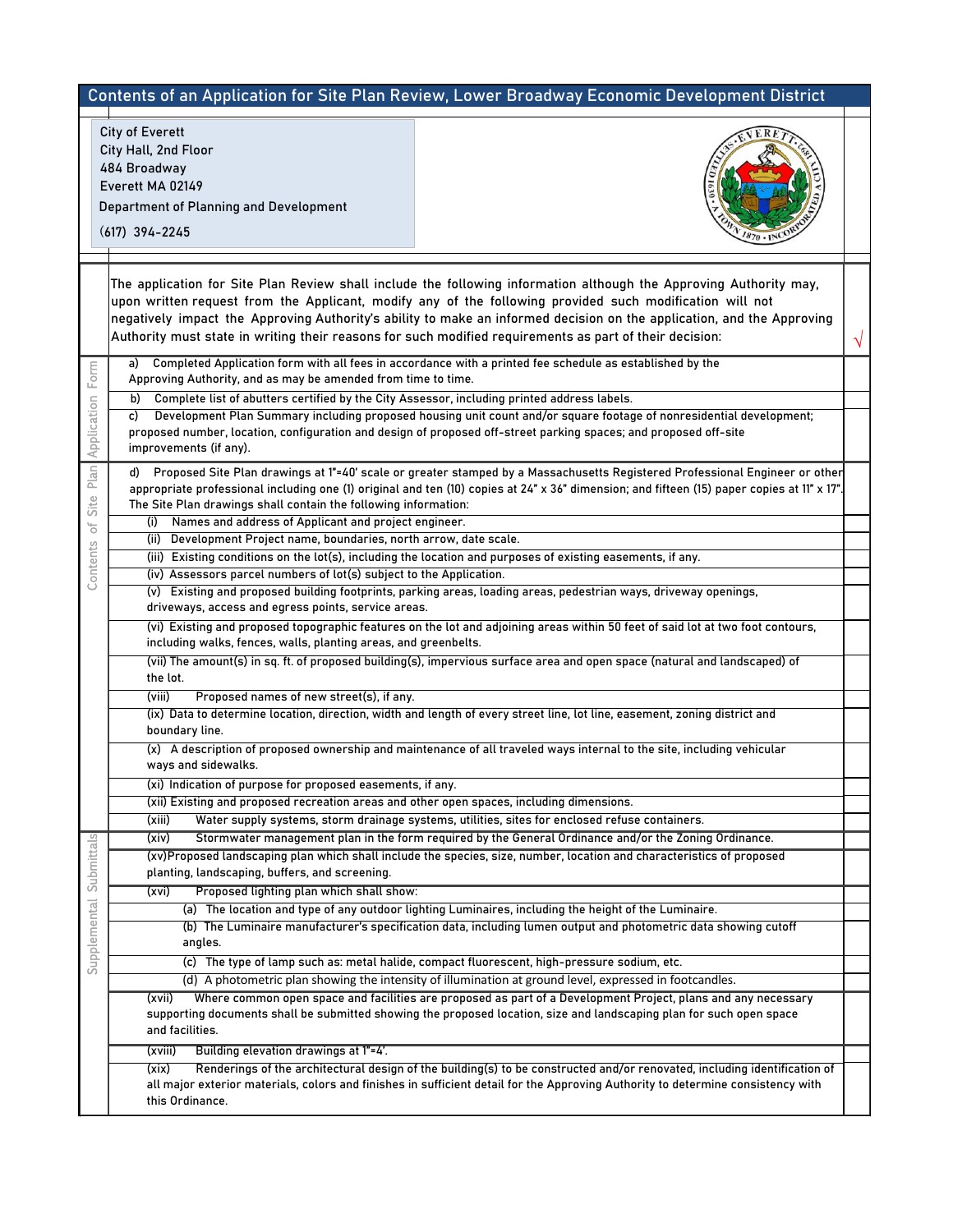### Contents of an Application for Site Plan Review, Lower Broadway Economic Development District (continued)

City of Everett<br>
City Hall, 2nd F<br>
484 Broadway<br>
Everett MA 021<br>
Department of<br>
(617) 394-2245<br>
The application<br>
The application<br>
The application<br>
For such modification<br>
for such modification<br>
for such modification<br>
for su City Hall, 2nd Floor 484 Broadway Everett MA 02149 Department of Planning and Development



(617) 394-2245

The application for Site Plan Review shall include the following information although the Approving Authority may, upon written request from the Applicant, modify any of the following provided such modification will not negatively impact the Approving Authority's ability to make an informed decision on the application, and the Approving Authority must state in writing their reasons for such modified requirements as part of their decision:

(xx) Traffic Impact Study. When a proposed Development Project is projected to generate more than one hundred (100) Peak Hour Trips based on ITE standards or more than seven hundred and fifty (750) Average Daily Trips, a traffic impact study shall be required, to include:

(a) A report on existing traffic conditions, including estimated average daily and peak hour traffic volumes, average and peak speeds, sight distances, motor vehicle accident data for the previous three years, and levels of service (LOS) of intersections and streets likely to be impacted by the proposed Development Project. Generally, such data shall be presented for all major streets and intersections within 1,000 linear feet of the project boundaries.

(b) Projected traffic conditions for design year of occupancy, including statement of design year of occupancy, average annual background traffic growth, impacts of proposed developments which have already been approved or are pending before City boards.

(c) Projected peak hour and daily levels and directional flows resulting from the proposed Development Project; sight lines at the intersections of the proposed driveways and streets; existing and proposed traffic controls in the vicinity of the proposed development; and projected post development traffic volumes and levels of service of intersections and streets likely to be affected by the proposed Development Project.

(d) Proposed methods as necessary to mitigate the estimated traffic impact and methodology and sources used to derive existing data and estimations. The Approving Authority may accept the Applicant's proposal to substitute a contribution of funds for the purpose of partial design and/or construction of off-site traffic improvements provided the funding is proportional to the impacts of the traffic impacts resulting from the proposed Development Project.

The Applicant may satisfy this requirement by submittal of a traffic study completed in compliance with the Massachusetts Environmental Policy Act (MEPA) if the Development Project is subject to MEPA.

(xxi) Sewage Impact Report. Any application for Site Plan Approval for any use which produces more than five hundred (500) gallons per day of sewage flow when calculated in accordance with the flow estimates of CMR (Mass. Sewer System Extension and Connection Permit Program) Section 7.15 shall require an impact report to be filed with and approved by the Building Commissioner, the City Services Department and the City Engineer, which report shall indicate the total flow; the size, material and slope of all pipes; the ability of the system to carry the flow; locations of manholes and other appurtenances, and invert elevations.

## Must be Signed by the Applicant:

I further certify that to the best of my knowledge this Application is complete.

Name (please print): \_\_\_\_\_\_\_\_\_\_\_\_\_\_\_\_\_\_\_\_\_\_\_\_\_\_\_\_\_\_\_\_\_\_\_\_\_\_\_\_\_\_\_\_\_\_\_\_\_\_\_\_\_\_\_\_\_

Title: \_\_\_\_\_\_\_\_\_\_\_\_\_\_\_\_\_\_\_\_\_\_\_\_\_\_\_\_\_\_\_\_\_\_\_\_\_\_\_\_\_\_\_\_\_\_\_\_\_\_\_\_\_\_\_\_\_\_\_\_\_\_\_\_\_\_\_\_\_\_\_\_\_

Signature:\_\_\_\_\_\_\_\_\_\_\_\_\_\_\_\_\_\_\_\_\_\_\_\_\_\_\_\_\_\_\_\_\_\_\_\_\_\_\_\_\_\_\_\_\_\_\_\_\_\_\_\_\_\_\_\_\_\_\_\_\_\_\_\_\_\_\_\_

Date \_\_\_\_\_\_\_\_\_\_\_\_\_\_\_\_\_\_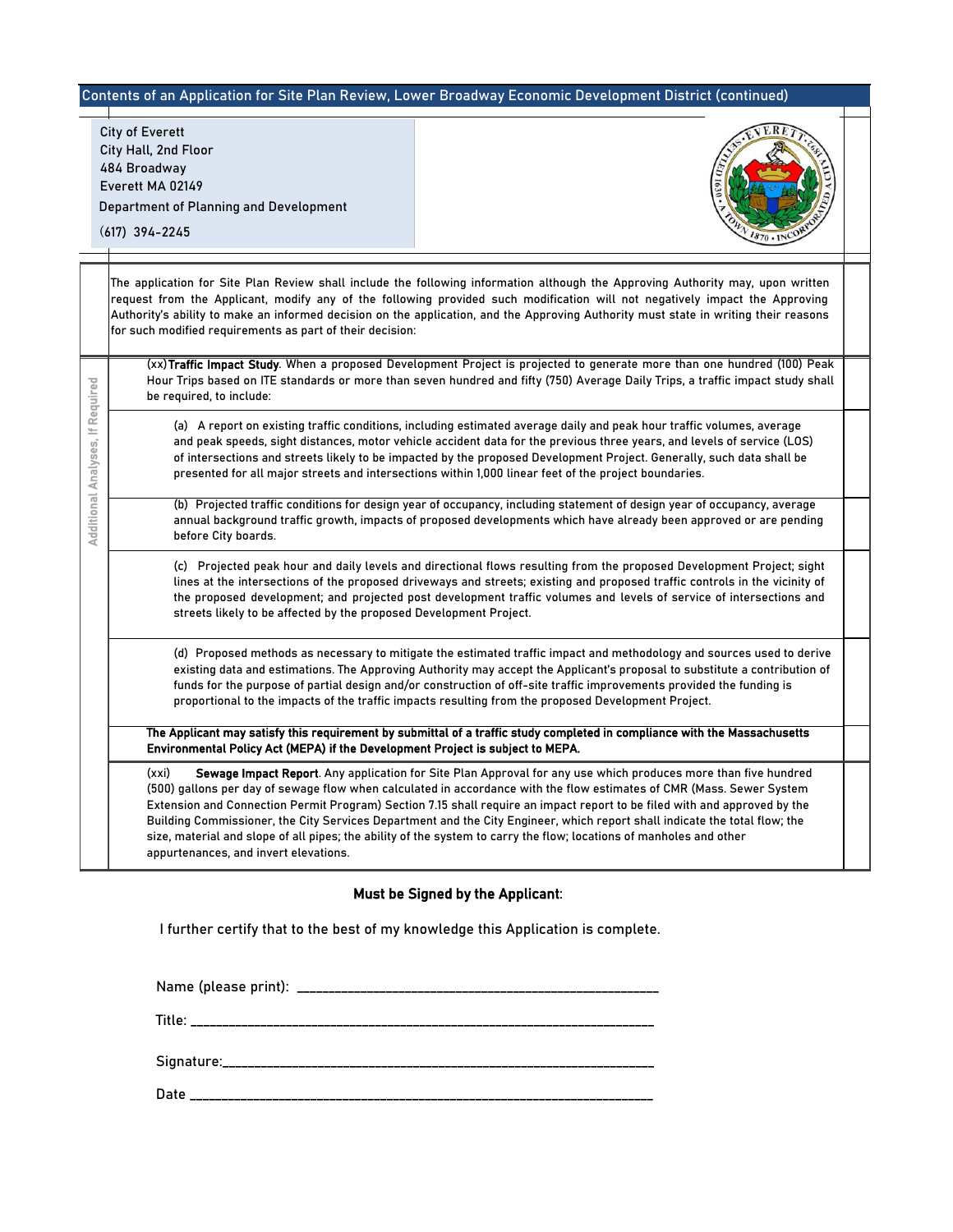| Administrative Form, Table of Allowable Uses                                                                                                                                                                                                               |                                                                                                                                                                                                                                                                                                                                                                                                                                                                                                                                                                                                                                                                                                           |                                                                                     |                                                                                                                    |                  |                                        |                       |          |
|------------------------------------------------------------------------------------------------------------------------------------------------------------------------------------------------------------------------------------------------------------|-----------------------------------------------------------------------------------------------------------------------------------------------------------------------------------------------------------------------------------------------------------------------------------------------------------------------------------------------------------------------------------------------------------------------------------------------------------------------------------------------------------------------------------------------------------------------------------------------------------------------------------------------------------------------------------------------------------|-------------------------------------------------------------------------------------|--------------------------------------------------------------------------------------------------------------------|------------------|----------------------------------------|-----------------------|----------|
|                                                                                                                                                                                                                                                            |                                                                                                                                                                                                                                                                                                                                                                                                                                                                                                                                                                                                                                                                                                           | Lower Broadway Economic Development District                                        |                                                                                                                    |                  | <b>Required Permit(s)</b>              |                       |          |
| $\frac{d}{d\Omega}$                                                                                                                                                                                                                                        | $V_{1870 \text{ } \cdot \text{INCO}}$<br>CAT. Allowable Use(s)                                                                                                                                                                                                                                                                                                                                                                                                                                                                                                                                                                                                                                            | $R = Required$<br><b>NR = Not Required</b>                                          | Review<br>Plan<br><b>Site</b>                                                                                      | Site Plan Review | <b>Administrative Site Plan Review</b> | <b>Special Permit</b> | Variance |
| Renovation<br><b>REN</b>                                                                                                                                                                                                                                   | Adaptive reuse of existing building to permitted use                                                                                                                                                                                                                                                                                                                                                                                                                                                                                                                                                                                                                                                      |                                                                                     | $\mathsf{R}$                                                                                                       |                  |                                        |                       |          |
| <b>Residential</b>                                                                                                                                                                                                                                         |                                                                                                                                                                                                                                                                                                                                                                                                                                                                                                                                                                                                                                                                                                           |                                                                                     |                                                                                                                    |                  |                                        |                       |          |
| R1<br>R <sub>2</sub><br>R <sub>3</sub><br>R4<br>R <sub>5</sub>                                                                                                                                                                                             | <b>Single Family Dwelling</b><br><b>Two-Family Dwelling</b><br><b>Three-Family Dwelling</b><br><b>Attached Dwelling Development</b><br><b>Multi-Family Residential</b>                                                                                                                                                                                                                                                                                                                                                                                                                                                                                                                                    |                                                                                     | <b>NR</b><br><b>NR</b><br>R<br>R<br>R                                                                              |                  |                                        |                       |          |
| C1                                                                                                                                                                                                                                                         | <b>Commercial</b><br>Active boating, water taxi, recreational boating                                                                                                                                                                                                                                                                                                                                                                                                                                                                                                                                                                                                                                     |                                                                                     | R                                                                                                                  |                  |                                        |                       |          |
| C <sub>2</sub><br>C <sub>3</sub><br>C <sub>4</sub><br>C <sub>5</sub><br>C6<br>C7<br>C <sub>8</sub><br>C <sub>9</sub><br>C10<br>C11<br>C12<br>C13<br>C14<br>C15<br>C <sub>16</sub><br>C17<br>C18<br>C19<br>C20<br>C <sub>21</sub><br>C22<br>C <sub>23</sub> | Amusement, including indoor entertainment facilities<br>Arts Center<br>which are associated with the sales facilities in the same building<br>Bank<br>Bank with drive-through window(s)<br>Bar, Pub, Tavern, Cocktail Lounge<br>Business, Finance or other Professional Office Use<br>Car wash<br><b>Convenience Store</b><br>Dance club / night club<br><b>Entertainment facilities including Concert Venue</b><br><b>Fast Order Food Establishment</b><br><b>Gaming Establishment</b><br><b>Gasoline Station</b><br>Gazebo, outdoor performance space<br>Hotel<br>Kennel, pet day care establishment<br>Marina<br><b>Medical Services</b><br><b>Membership Club</b><br>Motel<br>Movie theater or cinema | Auto showrooms for the sale of automobiles and light trucks, and service facilities | R<br>R<br>R<br><b>NR</b><br>R<br>R<br>R<br>R<br>R<br>R<br>R<br>R<br>R<br>R<br>R<br>R<br>R<br>R<br>R<br>R<br>R<br>R |                  |                                        |                       |          |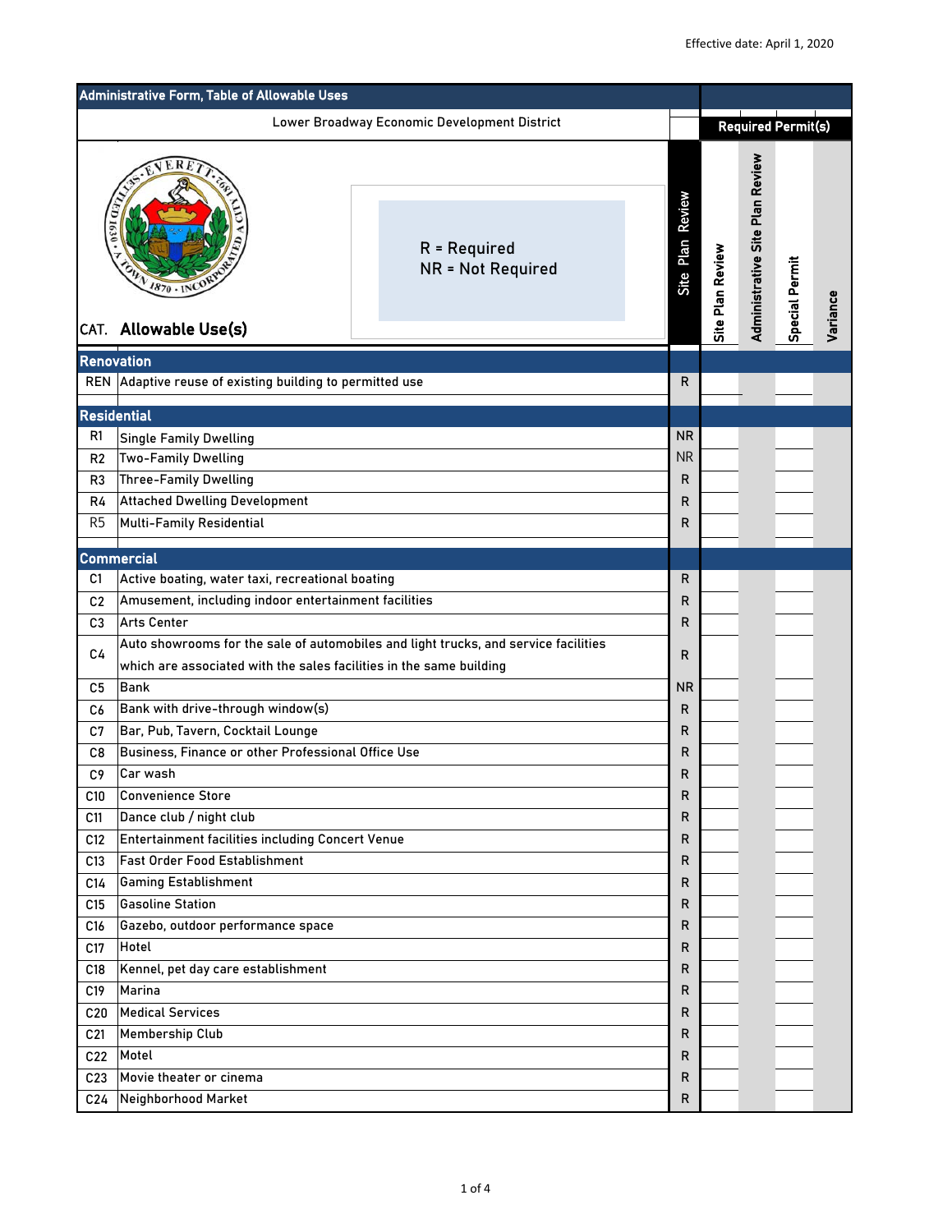| Administrative Form, Table of Allowable Uses |                                                                                                                                                                      |                                                                                                                                                                                                                                                                                                                                                                               |                         |                  |                                       |                           |          |
|----------------------------------------------|----------------------------------------------------------------------------------------------------------------------------------------------------------------------|-------------------------------------------------------------------------------------------------------------------------------------------------------------------------------------------------------------------------------------------------------------------------------------------------------------------------------------------------------------------------------|-------------------------|------------------|---------------------------------------|---------------------------|----------|
|                                              |                                                                                                                                                                      | <b>Lower Broadway Economic Development District</b>                                                                                                                                                                                                                                                                                                                           |                         |                  |                                       | <b>Required Permit(s)</b> |          |
| 1630                                         | È<br>$1870 \cdot 10^{6}$                                                                                                                                             | $R = Required$<br><b>NR = Not Required</b>                                                                                                                                                                                                                                                                                                                                    | <b>Site Plan Review</b> | Site Plan Review | Plan Review<br>Site<br>Administrative | Special Permit            | Variance |
| CAT.                                         | Allowable Use(s)                                                                                                                                                     |                                                                                                                                                                                                                                                                                                                                                                               |                         |                  |                                       |                           |          |
| C <sub>25</sub>                              | subdistrict boundary line                                                                                                                                            | Parking garage (including sub-surface) provided there shall be no door or driveway for<br>vehicles in connection with any public garage within fifty (50) feet of any Residential                                                                                                                                                                                             | R                       |                  |                                       |                           |          |
| C <sub>26</sub>                              | courts, swimming, theater, etc.                                                                                                                                      | Recreational use such as bowling alley, arcade, billiards/pool hall, roller rink, tennis                                                                                                                                                                                                                                                                                      | R                       |                  |                                       |                           |          |
| C27                                          | noxious odors, smoke, steam or produce excessive noise.                                                                                                              | Research and development facilities except those associated with the emission of                                                                                                                                                                                                                                                                                              | R                       |                  |                                       |                           |          |
| C28                                          | <b>Resort Casino</b>                                                                                                                                                 |                                                                                                                                                                                                                                                                                                                                                                               | R                       |                  |                                       |                           |          |
| C29                                          | Restaurants, not including Fast Order Food Establishments, and provided that there are<br>no drive through facilities.                                               |                                                                                                                                                                                                                                                                                                                                                                               |                         |                  |                                       |                           |          |
| C30                                          | Retail sales and services which are not the principal uses of the building in which they<br>are located to a maximum of 20% of the Gross Floor Area of the building. |                                                                                                                                                                                                                                                                                                                                                                               |                         |                  |                                       |                           |          |
| C31                                          | Retail sales & service, w/outside storage                                                                                                                            |                                                                                                                                                                                                                                                                                                                                                                               | R                       |                  |                                       |                           |          |
| C32                                          | Retail sales & service, w/no outside storage                                                                                                                         |                                                                                                                                                                                                                                                                                                                                                                               | R                       |                  |                                       |                           |          |
| C33                                          | stations                                                                                                                                                             | Service and repair stations for automobile or light truck, but not including gasoline                                                                                                                                                                                                                                                                                         | R                       |                  |                                       |                           |          |
| C <sub>34</sub>                              | Sports/Fitness Facilities; Health Club and Spa                                                                                                                       |                                                                                                                                                                                                                                                                                                                                                                               | R                       |                  |                                       |                           |          |
| C <sub>35</sub>                              | <b>Taxicab business</b>                                                                                                                                              |                                                                                                                                                                                                                                                                                                                                                                               | R                       |                  |                                       |                           |          |
| C36                                          | freight yards or sidings.                                                                                                                                            | Transportation related uses including railroad or street railroad passenger stations<br>including customary accessory services therein; not including switching, storage, or                                                                                                                                                                                                  | R.                      |                  |                                       |                           |          |
| C <sub>37</sub>                              | Veterinary or pet grooming establishment                                                                                                                             |                                                                                                                                                                                                                                                                                                                                                                               | R                       |                  |                                       |                           |          |
| <b>Industrial</b>                            |                                                                                                                                                                      |                                                                                                                                                                                                                                                                                                                                                                               |                         |                  |                                       |                           |          |
| $\mathsf{I}$                                 | Assembly Related Uses                                                                                                                                                |                                                                                                                                                                                                                                                                                                                                                                               | R                       |                  |                                       |                           |          |
| $ 2\rangle$                                  | <b>Automotive Supply and Repair</b>                                                                                                                                  |                                                                                                                                                                                                                                                                                                                                                                               | R                       |                  |                                       |                           |          |
|                                              | <b>Electric Generation Plants / Substation</b><br> 3                                                                                                                 |                                                                                                                                                                                                                                                                                                                                                                               | R                       |                  |                                       |                           |          |
| 4                                            | exterior of the building.                                                                                                                                            | Heavy manufacturing providing there is no outside storage work and there is no<br>emissions of noxious odors, smoke or noise, and no vibration discernible on the                                                                                                                                                                                                             | R                       |                  |                                       |                           |          |
| 15                                           | pressure.                                                                                                                                                            | Light manufacturing (excluding scrap metal), producing, processing, fabricating, printing,<br>converting, altering, finishing or assembling, entirely contained within the structure with<br>no associated emissions of noxious odors or noise, on a scale requiring not more than a<br>total of five (5) horsepower or steam pressure in excess of fifteen (15) pounds gauge | R                       |                  |                                       |                           |          |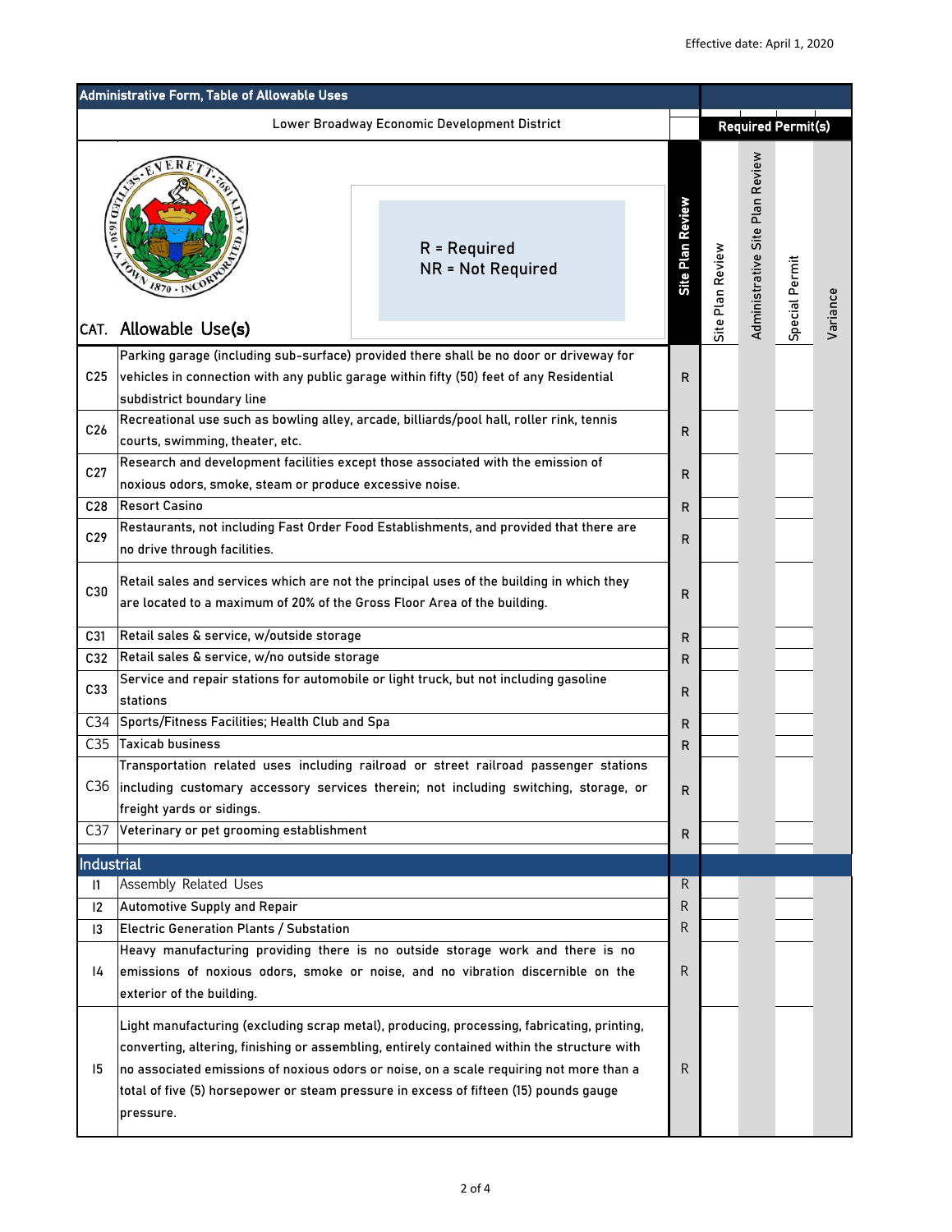| Administrative Form, Table of Allowable Uses |                                                                                                                                                                                                                                                                                                       |                                |                  |                                 |                    |          |
|----------------------------------------------|-------------------------------------------------------------------------------------------------------------------------------------------------------------------------------------------------------------------------------------------------------------------------------------------------------|--------------------------------|------------------|---------------------------------|--------------------|----------|
|                                              | Lower Broadway Economic Development District                                                                                                                                                                                                                                                          |                                |                  |                                 | Required Permit(s) |          |
| CAT.                                         | $R = Required$<br><b>NR = Not Required</b><br>$1870 \cdot 10^{C}$<br>Allowable Use(s)                                                                                                                                                                                                                 | Review<br><b>Plain</b><br>Site | Site Plan Review | Administrative Site Plan Review | Special Permit     | Variance |
| 16                                           | Manufacture, assembly, processing, packing or other industrial operations associated<br>with medium to heavy industry which involves machining, welding, shearing, forging,                                                                                                                           | R                              |                  |                                 |                    |          |
|                                              | stamping or similar operations.                                                                                                                                                                                                                                                                       |                                |                  |                                 |                    |          |
| 7                                            | Storage and sale of building materials or machinery.<br>Storage of goods in containers where all storage is contained within the building, not                                                                                                                                                        | R                              |                  |                                 |                    |          |
| 8                                            | including storage of any raw or natural materials                                                                                                                                                                                                                                                     | R                              |                  |                                 |                    |          |
| 9                                            | <b>Warehouse, Distribution</b>                                                                                                                                                                                                                                                                        | $\mathsf{R}$                   |                  |                                 |                    |          |
| 110                                          | Wholesale                                                                                                                                                                                                                                                                                             | R                              |                  |                                 |                    |          |
|                                              | <b>Accessory uses</b>                                                                                                                                                                                                                                                                                 |                                |                  |                                 |                    |          |
| A1                                           | Central heating or cooling plant                                                                                                                                                                                                                                                                      | $\mathsf{R}$                   |                  |                                 |                    |          |
| A2                                           | Electric car charging station                                                                                                                                                                                                                                                                         | <b>NR</b><br><b>NR</b>         |                  |                                 |                    |          |
| A3                                           | <b>Home Occupation</b>                                                                                                                                                                                                                                                                                |                                |                  |                                 |                    |          |
| A4                                           | Hospitality uses customarily accessory to Hotel, including restaurant, bar, spa, etc.                                                                                                                                                                                                                 | R                              |                  |                                 |                    |          |
| A <sub>5</sub>                               | Limo service / driving service                                                                                                                                                                                                                                                                        | R                              |                  |                                 |                    |          |
| A6                                           | Meeting and conference space                                                                                                                                                                                                                                                                          | R                              |                  |                                 |                    |          |
| A7                                           | Offices of a doctor, dentist or other member of a recognized profession, teacher or<br>musician residing on the premises; provided there is no display or advertising except for a<br>small professional name plate.                                                                                  | <b>NR</b>                      |                  |                                 |                    |          |
| A8                                           | Parking (surface lot) accessory to any permitted Principal Use (ten or fewer spaces)                                                                                                                                                                                                                  | <b>NR</b>                      |                  |                                 |                    |          |
| A9                                           | Parking (surface lot) accessory to any permitted Principal Use (greater than ten<br>spaces)                                                                                                                                                                                                           | R                              |                  |                                 |                    |          |
| A10                                          | Parking garage (including sub-surface) provided there shall be no door or driveway for<br>vehicles in connection with any public garage within fifty (50) feet of any Residential<br>subdistrict boundary line                                                                                        | R                              |                  |                                 |                    |          |
| A11                                          | Sale of used household goods by residential occupants on their premises, normally<br>referred to as garage sales, for a period of more than seven (7) days in any year.                                                                                                                               | R                              |                  |                                 |                    |          |
| A12                                          | Sale of used household goods by residential occupants on their premises, normally<br>referred to as garage sales, providing that such sale not continue for a period of more<br>than seven (7) days in any year.<br>Uses accessory to activities permitted as a matter of right, which activities are | <b>NR</b>                      |                  |                                 |                    |          |
| A13                                          | necessary in connection with scientific research or scientific development or related<br>production.                                                                                                                                                                                                  | R                              |                  |                                 |                    |          |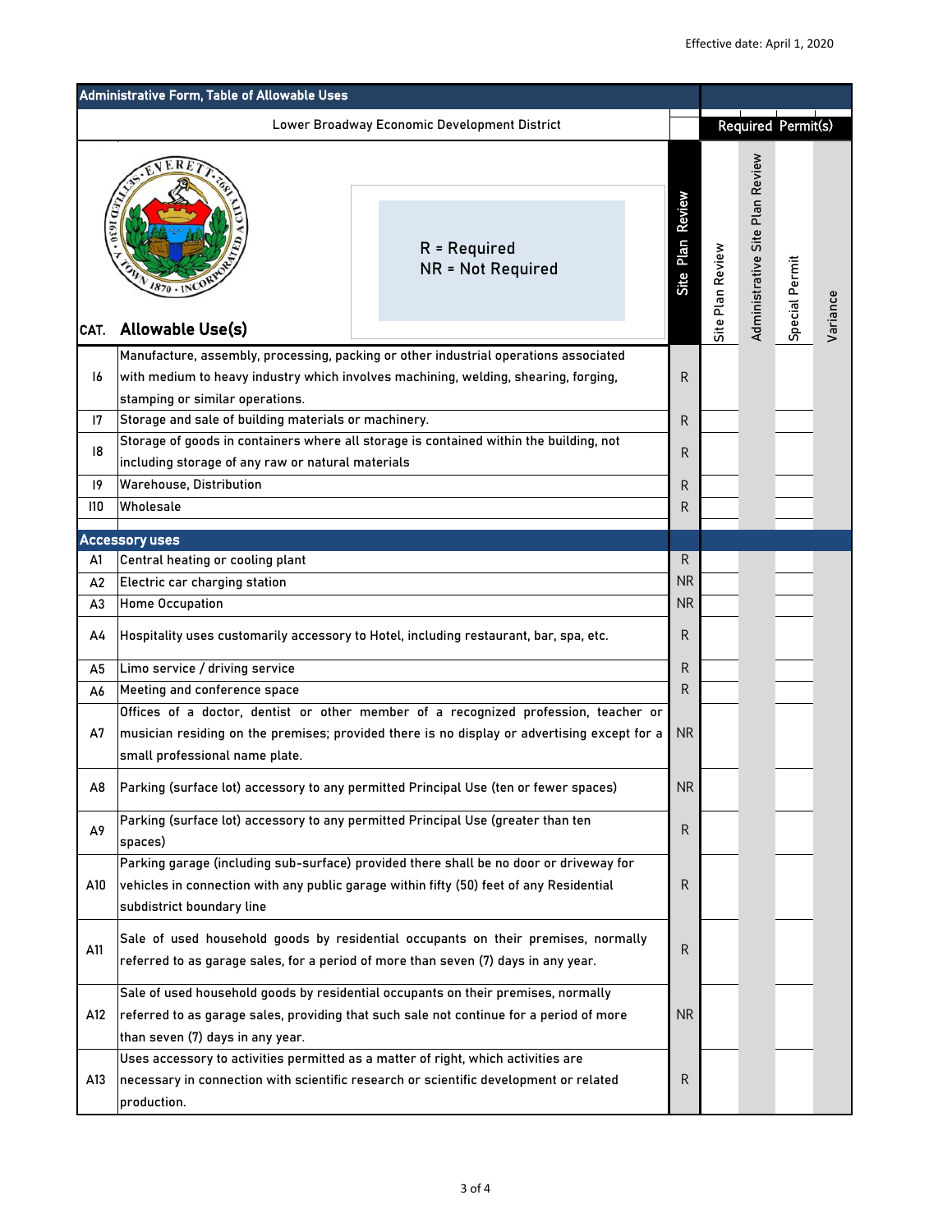|                                                                         | <b>Administrative Form, Table of Allowable Uses</b>                                                                                                                                                                                         |                            |                  |                                 |                           |          |
|-------------------------------------------------------------------------|---------------------------------------------------------------------------------------------------------------------------------------------------------------------------------------------------------------------------------------------|----------------------------|------------------|---------------------------------|---------------------------|----------|
|                                                                         | Lower Broadway Economic Development District                                                                                                                                                                                                |                            |                  |                                 | <b>Required Permit(s)</b> |          |
| 201630<br>$R = Required$<br><b>NR = Not Required</b><br>$1870 \cdot 1N$ |                                                                                                                                                                                                                                             | Plan Review<br><b>Site</b> | Site Plan Review | Administrative Site Plan Review | Special Permit            | Variance |
| A14                                                                     | Allowable Use(s)<br>CAT.<br>Wholesale merchandising incidental and subordinate to a primary retail business                                                                                                                                 |                            |                  |                                 |                           |          |
| <b>Exempt</b>                                                           |                                                                                                                                                                                                                                             |                            |                  |                                 |                           |          |
| E1                                                                      | Agriculture, horticulture or floriculture and the expansion or reconstruction of existing<br>structures theron for the primary purpose of agriculture, horticulture or floriculture.                                                        |                            |                  |                                 |                           |          |
| E <sub>2</sub>                                                          | Art museum, membership club and social and recreational building and premises,<br>except those chief activity of which is one customarily carried on as a gainful business.                                                                 |                            |                  |                                 |                           |          |
| E <sub>3</sub>                                                          | Municipal use such as library, fire station, park, and soldiers' and sailors' memorial<br>building.                                                                                                                                         | R                          |                  |                                 |                           |          |
| E4                                                                      | Public or charitable institutional building not of a correctional nature                                                                                                                                                                    | R                          |                  |                                 |                           |          |
| E <sub>5</sub>                                                          | Religious use including church, synagogue, mosque, parish house and Sunday School<br>building.                                                                                                                                              | R                          |                  |                                 |                           |          |
| E <sub>6</sub>                                                          | School, except private vocational school                                                                                                                                                                                                    | R                          |                  |                                 |                           |          |
| E7                                                                      | Temporary mobile home placed on the site of a residence destroyed by fire or other<br><b>NR</b><br>holocaust, for the purpose of providing temporary shelter while the residence is being<br>rebuilt, but not to exceed twelve (12) months. |                            |                  |                                 |                           |          |
|                                                                         | <b>Notes to Use Regulations:</b>                                                                                                                                                                                                            |                            |                  |                                 |                           |          |
|                                                                         | Multi-Family Residential Use may be permitted by special permit in the LB-C and LB-E Subdistricts only if it is                                                                                                                             |                            |                  |                                 |                           |          |
|                                                                         | located within a Mixed-Use Development Project, and provided that the first story of any such Development                                                                                                                                   |                            |                  |                                 |                           |          |
| 2                                                                       | Project shall, with the exception of access to such Multi-Family Use, be comprised entirely of one or more non-residential<br>use(s)<br>As defined in the Everett Zoning Ordinance.                                                         |                            |                  |                                 |                           |          |